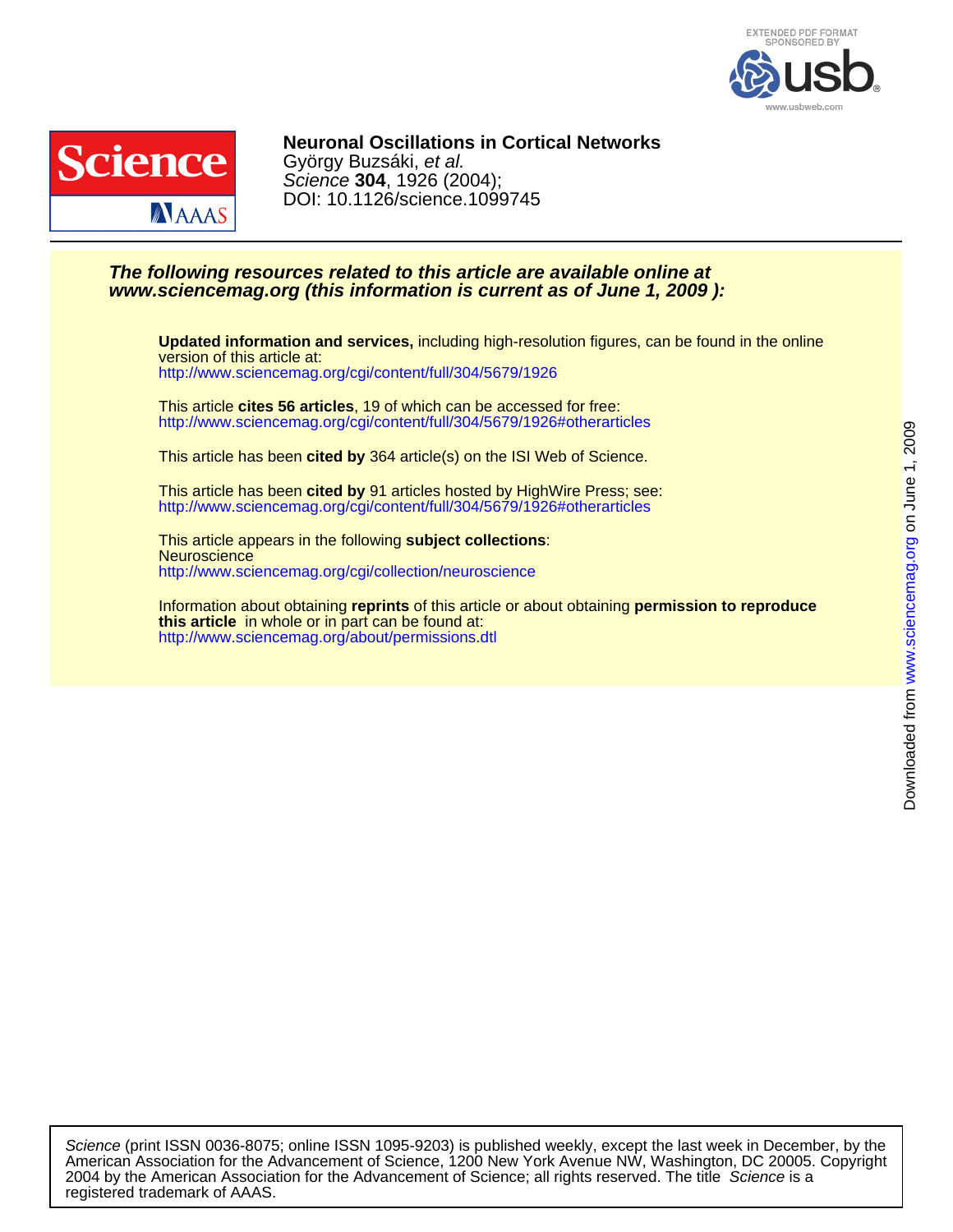# **REVIEW**

# **Neuronal Oscillations in Cortical Networks**

György Buzsáki<sup>1\*</sup> and Andreas Draguhn<sup>2</sup>

Clocks tick, bridges and skyscrapers vibrate, neuronal networks oscillate. Are neuronal oscillations an inevitable by-product, similar to bridge vibrations, or an essential part of the brain's design? Mammalian cortical neurons form behavior-dependent oscillating networks of various sizes, which span five orders of magnitude in frequency. These oscillations are phylogenetically preserved, suggesting that they are functionally relevant. Recent findings indicate that network oscillations bias input selection, temporally link neurons into assemblies, and facilitate synaptic plasticity, mechanisms that cooperatively support temporal representation and long-term consolidation of information.

The first human electroencephalographic (EEG) pattern described was an 8 to 12 Hz rhythm, the alpha waves of Berger (*1*), followed by a barrage of intensive clinical and basic research. From scalp recordings, investigators identified various other oscillatory patterns that were particularly obvious during rest and sleep. However, the scalp EEG during conscious, waking behavior demonstrated lowamplitude, "desynchronized" patterns. This apparent inverse relation between cognitive activity and brain rhythms was further emphasized by the dominance of oscillations in anesthesia and epilepsy, states associated with loss of consciousness (*2*). Therefore, the motivation to relate these "idling" or even harmful rhythms to complex cognitive brain operations was diminished.

The recent resurgence of interest in neuronal oscillations is a result of several parallel developments. Whereas in the past we simply watched oscillations, we have recently begun creating them under controlled situations (*3*– *8*). Detailed biophysical studies revealed that even single neurons are endowed with complex dynamics, including their intrinsic abilities to resonate and oscillate at multiple frequencies (*9*, *10*), which suggests that precise timing of their activity within neuronal networks could represent information. At the same time, the neuronal assembly structures of the oscillatory patterns found during sleep were related to the experiences of the previous awake period (*11*, *12*). These results led to the tantalizing conjecture that perception, memory, and even consciousness could result from synchronized networks (*13*–*17*). The synchronous activity of oscillating networks

is now viewed as the critical "middle ground" linking single-neuron activity to behavior (*2*– *6*, *15*). This emerging new field, "neuronal oscillations," has created an interdisciplinary platform that cuts across psychophysics, cognitive psychology, neuroscience, biophysics, computational modeling, physics, mathematics, and philosophy (*2*–*11*, *13*–*22*).

#### **A System of Brain Oscillators**

Neuronal networks in the mammalian forebrain demonstrate several oscillatory bands covering frequencies from approximately 0.05 Hz to 500 Hz (Fig. 1). The mean frequencies of the experimentally observed oscillator categories form a linear progression on a natural logarithmic scale (*23*) with a constant ratio between neighboring frequencies, leading to the separation of frequency bands. Neighboring frequency bands within the same neuronal network are typically associated with different brain states and compete with each other (*15*, *24*–*26*). On the other hand, several rhythms can temporally coexist in the same or different structures and interact with each other (*2*, *25*).

The power density of EEG or local field potential is inversely proportional to frequency (*f* ) in the mammalian cortex (*27*) (Fig. 1C). This *1/f* power relationship implies that perturbations occurring at slow frequencies can cause a cascade of energy dissipation at higher frequencies (*28*) and that widespread slow oscillations modulate faster local events (*2*, *25*, *29*). These properties of neuronal oscillators are the result of the physical architecture of neuronal networks and the limited speed of neuronal communication due to axon conduction and synaptic delays (*30*). Because most neuronal connections are local (*31*), the period of oscillation is constrained by the size of the neuronal pool engaged in a given cycle. Higher frequency oscillations are confined to a small neuronal space, whereas very large networks are recruited during slow oscillations (*2*, *25*).

These relations between anatomical architecture and oscillatory patterns allow brain operations to be carried out simultaneously at multiple temporal and spatial scales (*32*).

## **Assembly Synchronization by Oscillation**

Integration of information requires "synchrony" of the convergent inputs. Synchrony is defined



**Fig. 1.** An interacting system of brain oscillators. (**A**) Power spectrum of hippocampal EEG in the mouse during sleep and waking periods. The spectrum was "whitened" by removing log slope [as shown in (C)]. Note four peaks close to *ln* integers. Color-code band peaks as in (B). (**B**) Oscillatory classes in the rat cortex. Note the linear progression of the frequency classes on the *ln* scale. For each band, the range of frequencies is shown, together with its commonly used term (*23*). (**C**) Power spectrum of EEG from the right temporal lobe in a sleeping human subject. Subdural recording. Note the near-linear decrease of log power with increasing log frequency from 0.5 to 100 Hz. [Adapted with permission from *23* (A and B) and *27* (C)]

<sup>&</sup>lt;sup>1</sup>Center for Molecular and Behavioral Neuroscience, Rutgers, The State University of New Jersey, Newark, NJ 07102, USA. <sup>2</sup>Institut für Physiologie und Pathophysiologie, University of Heidelberg, INF 326, 69120 Heidelberg, Germany.

<sup>\*</sup>To whom correspondence should be addressed. Email: buzsaki@axon.rutgers.edu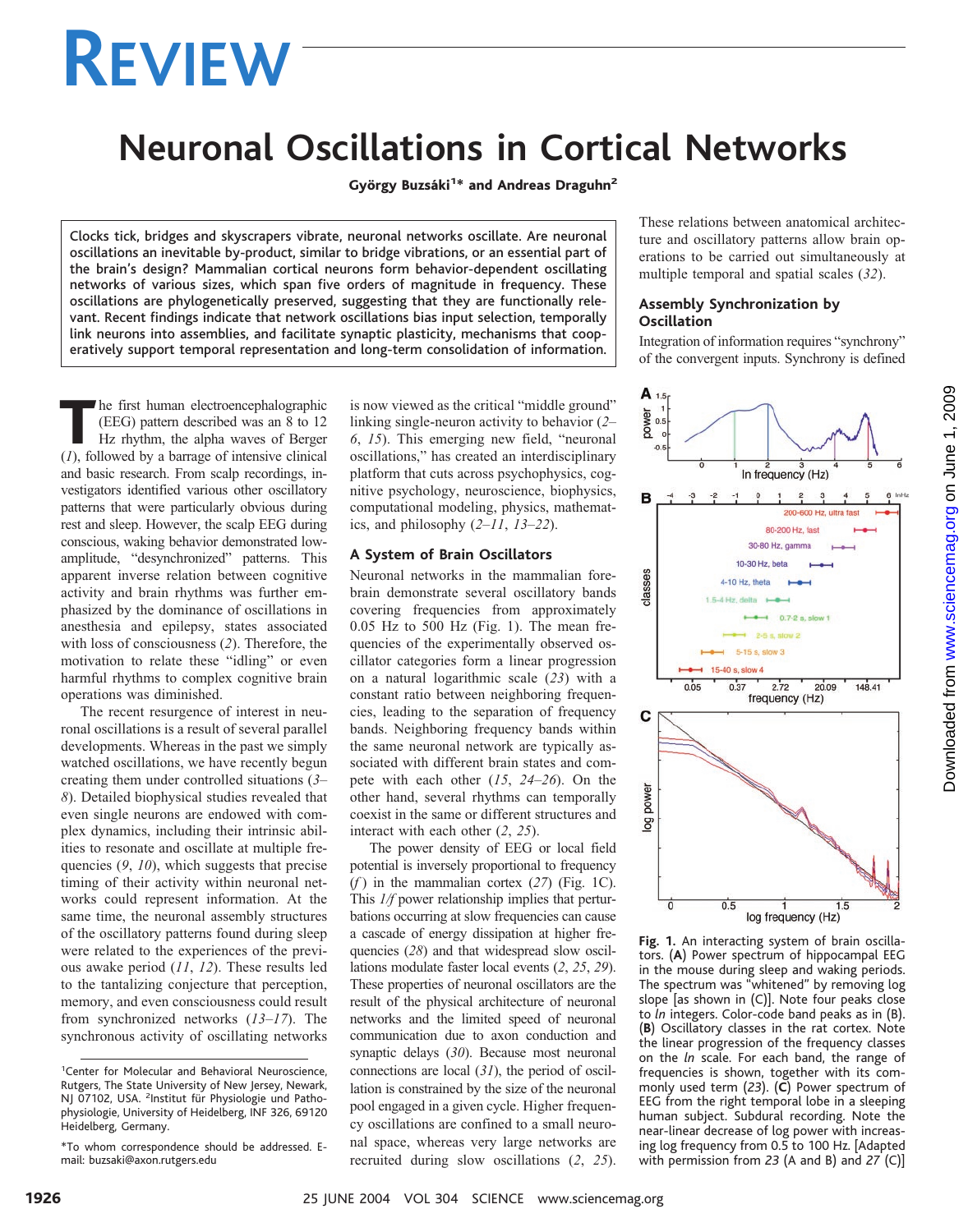by the temporal window within which some trace of an earlier event is retained, which then alters the response to a subsequent event. In contrast, successive events that evoke identical responses are deemed nonsynchronous. Although synchronous assemblies can also be brought about by strong common inputs that occur irregularly, oscillation-based synchrony is the most energy-efficient physical mechanism for temporal coordination (*21*, *22*). Brain oscillators, like most biological rhythms, belong to limit-cycle and weakly chaotic oscillators and share features of both harmonic and relaxation oscillators (*22*, *33*). The macroscopic

appearance of several brain rhythms, such as the 5- to 10-Hz theta oscillations in the hippocampus, resembles the sinusoid pattern of harmonic oscillators. A major advantage of harmonic oscillators is that their long-term behavior can be predicted from shortterm observations of their phase angle (*22*, *33*). However, groups of harmonic oscillators poorly synchronize their phases (*5*). On the other hand, these macroscopic oscillations are generated by neurons, whose spiking patterns share characteristics with relaxation oscillators. Because of its phasedependent excitability, the relaxation oscillator separates the information transfer ("duty cycle") phase from the receiving phase. Relaxation oscillators synchronize robustly and with great stability (*5*). These combined features of brain oscillators make their time course predictable and their phase easy to reset.

#### **Scaling of Oscillatory Networks in Growing Brains**

Because the different classes of oscillations (Fig. 1)

and their behavioral correlates are largely preserved throughout the mammalian evolution (*7*, *13*, *14*, *17*, *20*, *34*), it is reasonable to assume that they are supported by universal mechanisms in brains of various sizes. Oscillations emerge from the dynamic interplay between intrinsic cellular and circuit properties (*2*–*5*, *7*–*10*). Whereas the spiking of single cortical principal neurons typically displays Poisson statistics (*35*), their assembly behavior is often characterized by oscillatory properties (*7*, *8*, *13*). Complex brains have developed specialized mechanisms for the grouping of principal cells into temporal coalitions: inhibitory inter-

neuron "clocking" networks (*19*, *32*). In many systems, electrical coupling by gap junctions assists chemical synaptic signaling in oscillatory synchronization (*3*, *36*–*38*). However, local connections alone place major constraints on global synchrony in growing brains (*21*, *31*). In the cortex, the densely connected local neuron networks are supplemented by a small fraction of long-range connections (*31*), which effectively reduces the synaptic path lengths between distant cell assemblies (*32*). This architectural design, reminiscent of the mathematically defined "small-world" networks (*39*), keeps the synaptic path lengths short and main-

*Input selection and plasticity*. Single neurons and networks respond with transient oscillations to a strong input. The natural frequency, or eigenfrequency, of the damped oscillation is a result of two opposing effects. The leak conductance and capacitance of the neuronal membrane are mainly responsible for the low-pass filtering property of neurons. On the other hand, several voltage-gated currents, whose activation range is close to the resting membrane potential, act as high-pass filters, making the neuron responsive to fast trains of spikes (*9*, *10*). The appropriate combination of high-pass (voltage-dependent) and

low-pass (time-dependent) filtering properties of neurons can be exploited for the construction of resonators (band-pass filters), "notch" or band-stop filters, and subthreshold oscillators (*40*– *43*) (Fig. 2). These resonantoscillatory features allow neurons to select inputs based on their frequency characteristics. Input frequency preference can be dynamically tuned by biasing the membrane conductance and potential. Cortical interneuron classes have a wide range of preferred frequencies (*19*, *40*, *43*), and their diverse frequencytuning properties are important for setting network dynamics (*3*). For example, the high-frequency discharge of a pyramidal cell in its receptive field "enslaves" its basket cells through resonance tuning (*42*), which, in turn, suppress the activity of the surrounding pyramidal neurons.

Subthreshold oscillations in single neurons can occur at a different frequency from that of the network. The augmenting properties of resonators-oscillators are



**Fig. 2.** Resonance and oscillation are affected by both synaptic and intrinsic mechanisms. (**A**) Depression (low-pass filtering) and facilitation (high-pass filtering) of inhibitory postsynaptic potentials by two interneurons (circles) converging onto the same neocortical pyramidal cell (triangle). (**B**) Band-stop (notch) filtering of excitatory postsynaptic potentials at gamma frequency (15 to 30 ms, arrowhead) between layer 5 pyramidal cells. (**C**) Band-pass filtering of spike transmission. (Top) Monosynaptic discharge of a CA1 interneuron by an intracellularly driven pyramidal cell. (Bottom) Spike transmission probability is frequency dependent and peaks at  $\sim$  10 Hz. (D) Voltage-dependent, subthreshold oscillation in layer 2 entorhinal cortical neuron at  $\sim$ 8 Hz. [Adapted with permission from *40* (A), *43* (B), *42* (C), and *41* (D)]

tains fundamental functions in growing brains without excessive wiring. Despite the progressively decreasing fraction of long-range connections in larger brains, synchronization of local and distant networks can be readily accomplished by oscillators because of the low energy costs involved in coupling rhythms.

#### **Functions for Brain Oscillators**

The specific benefits of a particular oscillation depend on the function of the brain system that supports it. Nevertheless, there are a few general principles, some of which are independent of physical substrate.

also at work at the network level, and coherent summation of oscillators is an effective mechanism for the detection and amplification of weak signals (*44*, *45*). For example, rhythmic cortical feedback to the thalamus is a major factor in the amplification of thalamocortical oscillations (*2*, *7*, *45*). With their increasing commitment to an oscillatory network, the responsiveness of neurons to external inputs progressively decreases. As a result, thalamocortical spindle oscillations effectively reduce environmental influences on neocortical activity, thereby actively shifting sleep into deeper stages (*46*).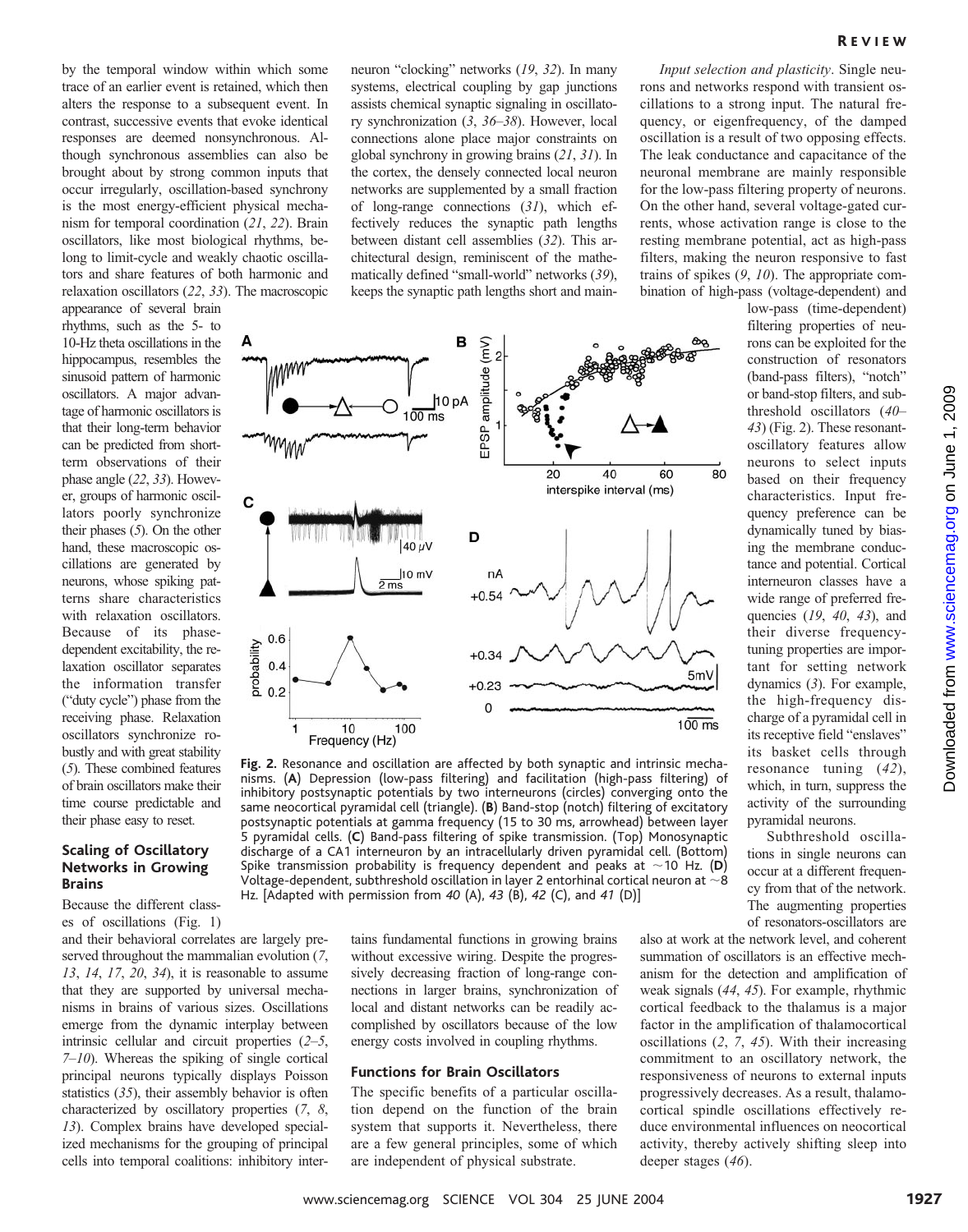## R EVIEW

A further refinement of input selection can be achieved by phase biasing. The ongoing phase of a centrally organized oscillatory network is independent of the temporal fluctuation of sensory signals. The oscillationrelated fluctuation of the membrane potentials in the participating neurons continuously and predictably biases the open-time probability of a multitude of voltage-gated channels (*9*). This design is an energy-efficient solution for periodically elevating the membrane potential close to threshold, providing discrete windows of opportunities for the neuron to respond. If the input is not appropriately timed, however, it is ignored altogether or the response is delayed (*10*). For example, proper coordination of afferent activity with the phase of an intrinsic oscillation can amplify the somadendritic backpropagation of the action potential (*47*) and bias the magnitude and direction of spike-timing– dependent plasticity (*48*). In the hippocampus, brief pulse trains delivered at the peak of the theta oscillation result in long-term potentiation, whereas the same trains applied outof-phase weaken the previously strengthened inputs (*49*). Conversely, rhythmic but out-ofphase influences can selectively suppress oscillations in the target network, as exemplified by the suppression of gamma-frequency rhythm in the hippocampus by the dentate gyrus input (*25*). The systems level implication of these oscillation-gating functions is

that perception is not a continuous event but is subject to the cyclic changes of the networks processing the input (*15*–*16*).

*Binding cell assemblies*. Information in the brain has been hypothesized to be processed, transferred, and stored by flexible cell assemblies, defined as distributed networks of neuronal groups that are transiently synchronized by dynamic connections (*15*, *16*). The mechanisms by which such ephemeral neuronal coalitions are brought about are not known. One possible mechanism supporting synchrony is a dynamic change in synaptic strengths across the assemblies, a process that would require energy-demanding biochemical steps. An alternative mechanism is oscillatory synchrony (*13*, *15*). Transient assembly synchronization by oscillation is cost effective. The ability of neuronal assemblies to synchronize depends on the coupling strength and the distribution of natural frequencies (*21*, *22*). As long as the frequencies of the coupled oscillators remain similar, synchrony can be sustained even with very weak synaptic links (*21*, *32*). This inherent feature of oscillations allows activated neuronal groups in distant cortical regions with sparse interconnections to become temporally linked and then activate unique sets of downstream assemblies. For example, the various attributes of a visual image might be processed separately in distributed neuronal assemblies across widespread cortical regions and linked by a common gamma-frequency oscillation. In turn, the phase-locked discharges of these distributed groups may be responsible for the "binding" of the various features into a coherent cognitive percept (*13*). Numerous experiments support and expand the "bindingby-gamma" hypothesis (*15*) (but see *50*, *51*). The time span required for bringing together transient cell assemblies (*52*) closely fits the gamma cycle, and the induced oscillation is long enough to establish an elementary cognitive act (*14*–*17*).

*Consolidation and combination of learned information*. Global oscillation is an inherent behavior of balanced systems, and the frequency is determined by the time constants of its constituents (*8*, *53*). Networks built from nonoscillating pyramidal neurons of similar types inevitably gave rise to a self-sustained oscillation (*54*). The pattern of neuronal activity depends not only on the precise neuronal architecture but also, importantly, on its initial conditions (*22*, *33*, *53*). Unless the oscillator is perturbed, the sequences of neuronal activity will repeat infinitely in a noisefree system (*53*, *55*). In other words, the conditions that gave rise to a rhythm are "frozen" into the deterministic nature of the oscillatory dynamics.

The "default" state of the unperturbed, sleeping brain is a complex system of numerous self-governed oscillations, particularly in the thalamocortical system

> (*2*, *45*, *46*). The content of these oscillations reflects spike sequence patterns created by prior waking experience (*2*, *7*, *11*, *12*). Synaptic modifications brought about by learning are thus frozen into the various time windows of self-organized oscillatory networks of sleep to be turned ultimately into longterm memory by means of functional and structural synaptic modifications (*11*, *12*). This selfsustained replay of learned information allows for the dissemination and combination of temporally discontiguous patterns of activity acquired during previous waking behaviors. This "off line," assembly-





**Fig. 3.** Representation by oscillation phase. (**A**) EEG theta rhythm and place-cell firing (red ticks) on a single run and false-color firing field created from multiple runs. Peak firing occurs on the trough of the theta cycle. (**B**) Spike-triggered average of theta waves and autocorrelogram of spikes, initiated by spike occurrence at place-field peak. Groups of spikes occur at higher than theta frequency, causing each successive burst to move to an earlier phase of the theta cycle. Note the

progressive forward shift of the preferred phase. (**C**) Place fields for two neurons (a and b) with overlapping place fields and time cross-correlation between them. Note the theta-frequency modulation of the cross-correlogram. (**D**) Relation between distance of place-field peaks and temporal peaks of cross-correlograms [stars in (C)] for a population of neurons. Dot clouds correspond to three theta cycles and reflect  $\sim$ 30-cm distance representation by the cell assembly in each theta cycle. During subsequent cycles, representation shifts by ~6 cm, so that overlapping portions of the environment are scanned repeatedly. (**E**) The current position of the rat is identified by the most strongly discharging neuronal assembly (a) at the trough of the theta cycle that forces the trailing oscillator(s) (e.g., b) to advance its phase (*21*, *58*). [Adapted with permission from *58* (A) and *60* (C and D)]

www.sciencemag.orgon June 1, 2009 Downloaded from www.sciencemag.org on June 1, 2009 Downloaded from